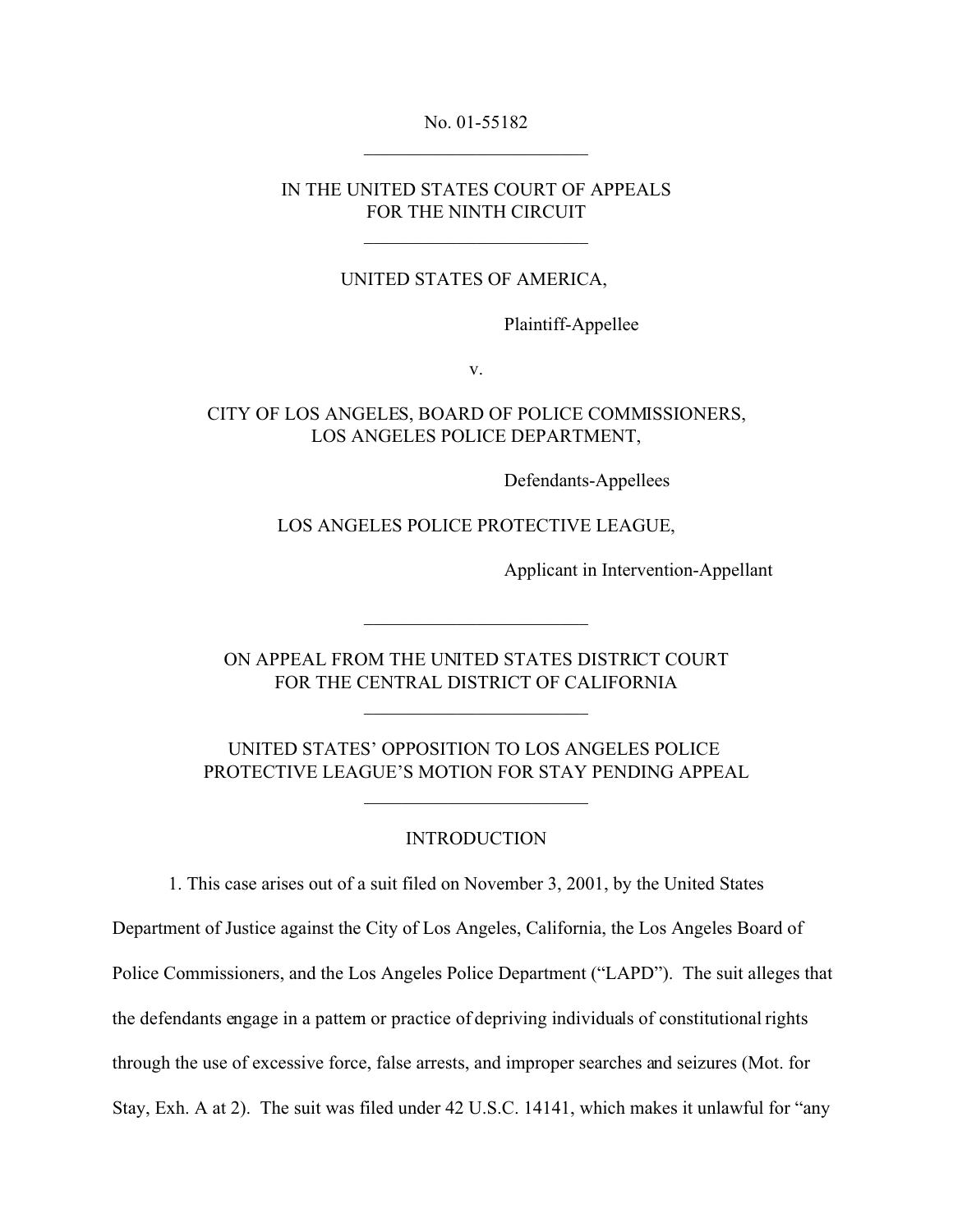governmental authority \* \* \* to engage in a pattern or practice of conduct by law enforcement officers \* \* \* that deprives persons of rights, privileges, or immunities secured or protected by the Constitution or laws of the United States," and gives the Attorney General of the United States the power to bring a civil action to "obtain appropriate equitable and declaratory relief to eliminate the pattern or practice."

The parties opted to settle the dispute through the mechanism of a consent decree, which they lodged in the district court the same day the United States filed the Complaint. The stated purpose of the Consent Decree is to "provide for the expeditious implementation of remedial measures, to promote the use of the best available practices and procedures for police management, and to resolve the United States' claims without resort to adversarial litigation" (Decree, attached as Exh. 1, at ¶ 6). The decree has not yet been entered by the district court.

2. The proposed decree specifically incorporates provisions intended to protect the bargaining rights and bargained-for rights of the Los Angeles Police Protective League ("League") and other collective bargaining units. Paragraph 8 of the proposed decree states:

Nothing in this Agreement is intended to: (a) alter the existing collective bargaining agreements between the City \* \* \* and LAPD employee bargaining units; or (b) impair the collective bargaining rights of employees in those units under state and local law. The parties acknowledge that as a matter of state and local law the implementation by the City of certain provisions of this Agreement may require compliance with the meet and confer process or consulting process. The City shall comply with any such legal requirements and shall do so with a goal of concluding any such processes in a manner that will permit the City's timely implementation of this Agreement. The City shall give appropriate notice of this Agreement to affected employee bargaining units to allow such processes to begin as to this Agreement as filed with the Court.

Paragraph 184 of the proposed decree further explicates the manner in which the state and local law collective bargaining rights of LAPD bargaining unit employees will be protected. Initially,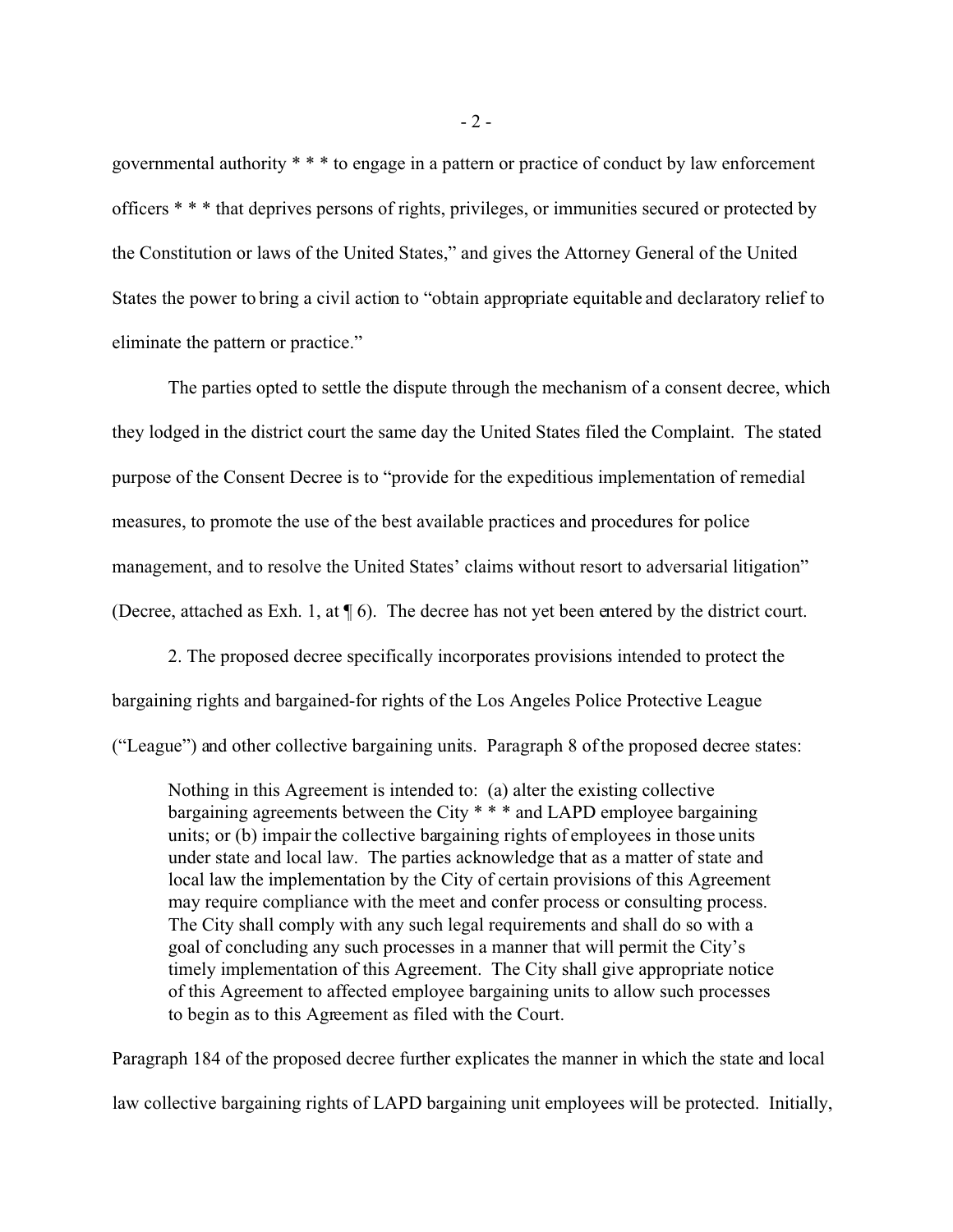paragraph 184(a) explains the procedures by which the City and the League shall determine whether specific provisions of the proposed decree are subject to the "meet and confer" or "consulting" processes mandated by state labor law. See Cal. Gov't Code §§ 3504.5, 3505. As part of that procedure, the proposed decree provides that, if the City and the League cannot reach an agreement on this issue, "the City shall seek declaratory relief from this Court to resolve such issue, provided that such bargaining unit shall receive notice and an opportunity to be heard by the Court on this issue" (Decree at  $\P$  184(a)). The remaining subparts of paragraph 184 instruct that the City "shall continue" with the meet and confer process as mandated by state law, and provide a mechanism through which the City and the United States may jointly move the district court to modify the consent decree if the collective bargaining process or any agreements reached or actions taken pursuant to that process will "significantly impact the City's ability timely to implement" any provision of the decree (Decree at ¶ 184(b)). Paragraph 184 further provides that, in the event that the collective bargaining process, or any agreements reached or actions taken pursuant to that process, will impair the City's ability timely to implement provisions of the decree, and the City and the United States are unable to agree on a proposed decree modification, the City or the United States may "seek appropriate declaratory relief" from the district court (Decree at ¶ 184(c)). The decree instructs that, in resolving such disputes, the district court should consider "whether the City has satisfied its labor relations obligations under state and local law" (Decree at  $\P$  184(d)). Finally, if the results of the collective bargaining process will preclude meaningful implementation of provisions of the consent decree, and the parties are unable to agree on an appropriate decree modification, the United States may move for dissolution of the decree and proceed with the underlying law suit (Decree at  $\P$  184(e)).

- 3 -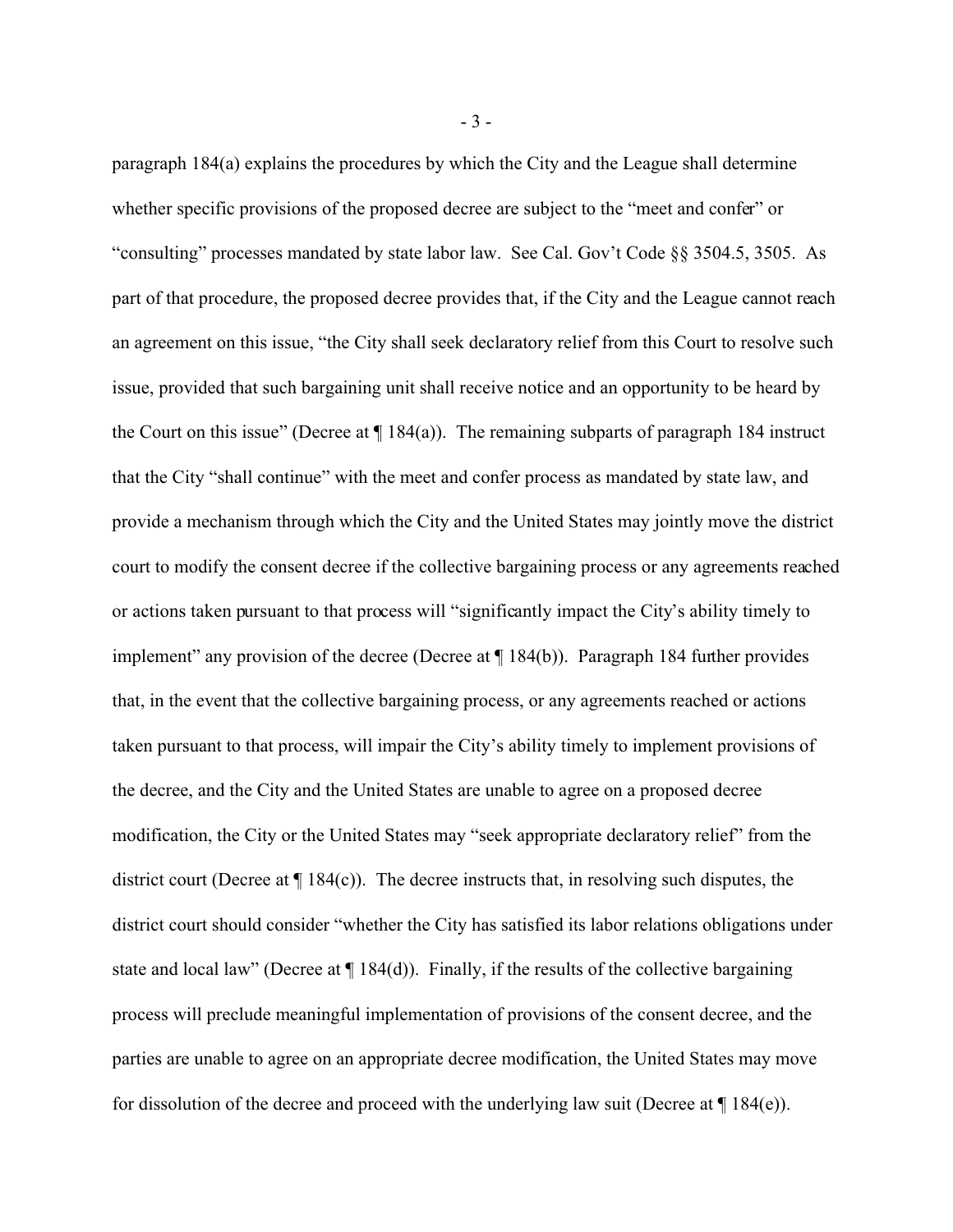3. On December 11, 2000, the League moved to intervene in this action, claiming a right (1) to dispute the underlying allegations in the Complaint, (2) to protect the collective bargaining agreement between the City and the League against infringement by the Decree, and (3) to prevent violations allegedly imposed by the decree of officers' constitutional rights and certain rights under state laws (Mot. to Intervene, attached as Exh. 2, at 12).

After holding a hearing on the motion on December 19, 2000, the district court denied the motion to intervene on January 5, 2001. The League filed a notice of appeal on January 17, 2001.<sup>1</sup> On the same day, the League filed a motion for a stay pending appeal in the district court, which was denied on February 9, 2001. On February 20, 2001, the district court formally granted the League amicus curiae status and invited it to submit a memorandum to the court "addressing any issue(s) that they see fit regarding the negotiated consent decree" (Order re: Amicus Briefing, attached as Exh. 3, at 2). The League presented its concerns to the district court in the form of an amicus brief on March 16, 2001. On March 12, 2001, the League filed a motion for a stay pending appeal in this Court. For the reasons stated below, the League's stay motion should be denied.

#### ARGUMENT

The standard this Court employs when evaluating a motion for a stay pending appeal "is similar to that employed by the district courts in deciding whether to grant a preliminary injunction." *Lopez* v. *Heckler*, 713 F.2d 1432, 1435 (9th Cir. 1983). Under that standard, the Court considers stay requests along a "continuum." At one end, "the moving party is required to

- 4 -

<sup>1</sup> The denial of a motion to intervene is appealable as of right. *Stringfellow* v. *Concerned Neighbors in Action*, 480 U.S. 370, 375-376 (1987).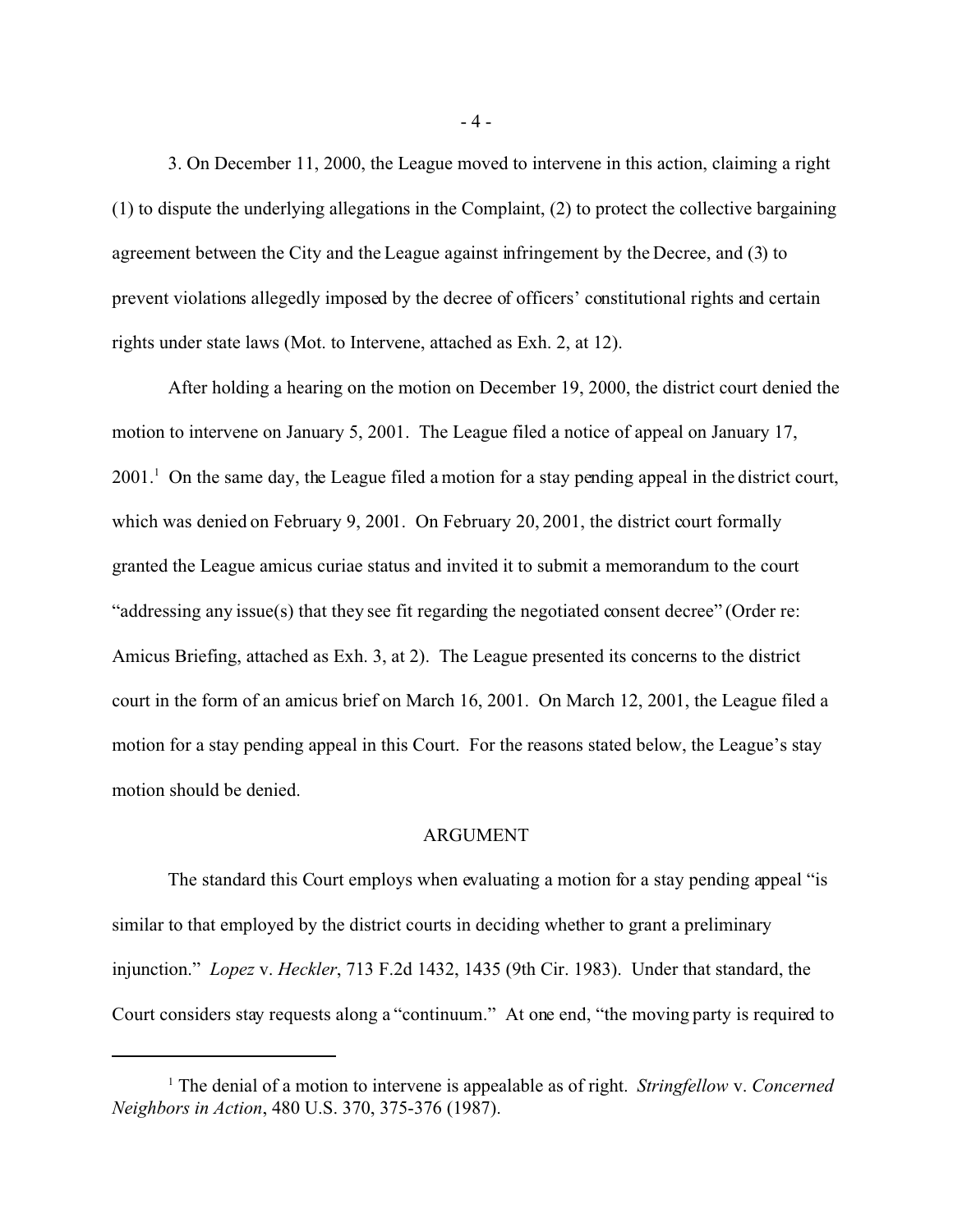show both a probability of success on the merits and the possibility of irreparable injury;" at the other end, "the moving party must demonstrate that serious legal questions are raised and that the balance of hardships tips sharply in its favor." *Ibid.* (citing *Los Angeles Mem'l Coliseum Comm'n* v. *National Football League*, 634 F.2d 1197, 1201 (9th Cir. 1980), and *Miss Universe, Inc.* v. *Flesher*, 605 F.2d 1130, 1134 (9th Cir. 1979)). The burden is on the moving party to demonstrate that it satisfies one of these standards. *Los Angeles Mem'l Coliseum Comm'n*, 634 F.2d at 1203. The League has failed to satisfy either iteration of the requirements for meriting a stay pending appeal.

## **I. The League Cannot Demonstrate Either A Probability Of Success On The Merits Of Its Motion To Intervene Or The Possibility Of Irreparable Injury**

#### A. *Success On The Merits Of The Motion To Intervene*

This Court will review the district court's denial of the League's motion to intervene as of right de novo, and its denial of the League's motion for permissive intervention for an abuse of discretion. *Northwest Forest Res. Council* v. *Glickman*, 82 F.3d 825, 836 (9th Cir. 1996). An applicant wishing to intervene as of right under Federal Rule of Civil Procedure  $24(a)(2)$  must demonstrate that:

(1) it has a "significant protectable interest" relating to the property or transaction that is the subject of the action; (2) the disposition of the action may, as a practical matter, impair or impede the applicant's ability to protect its interest; (3) the application is timely; and (4) the existing parties may not adequately represent the applicant's interest.

*Donnelly* v. *Glickman*, 159 F.3d 405, 409 (9th Cir. 1998). Although this Court generally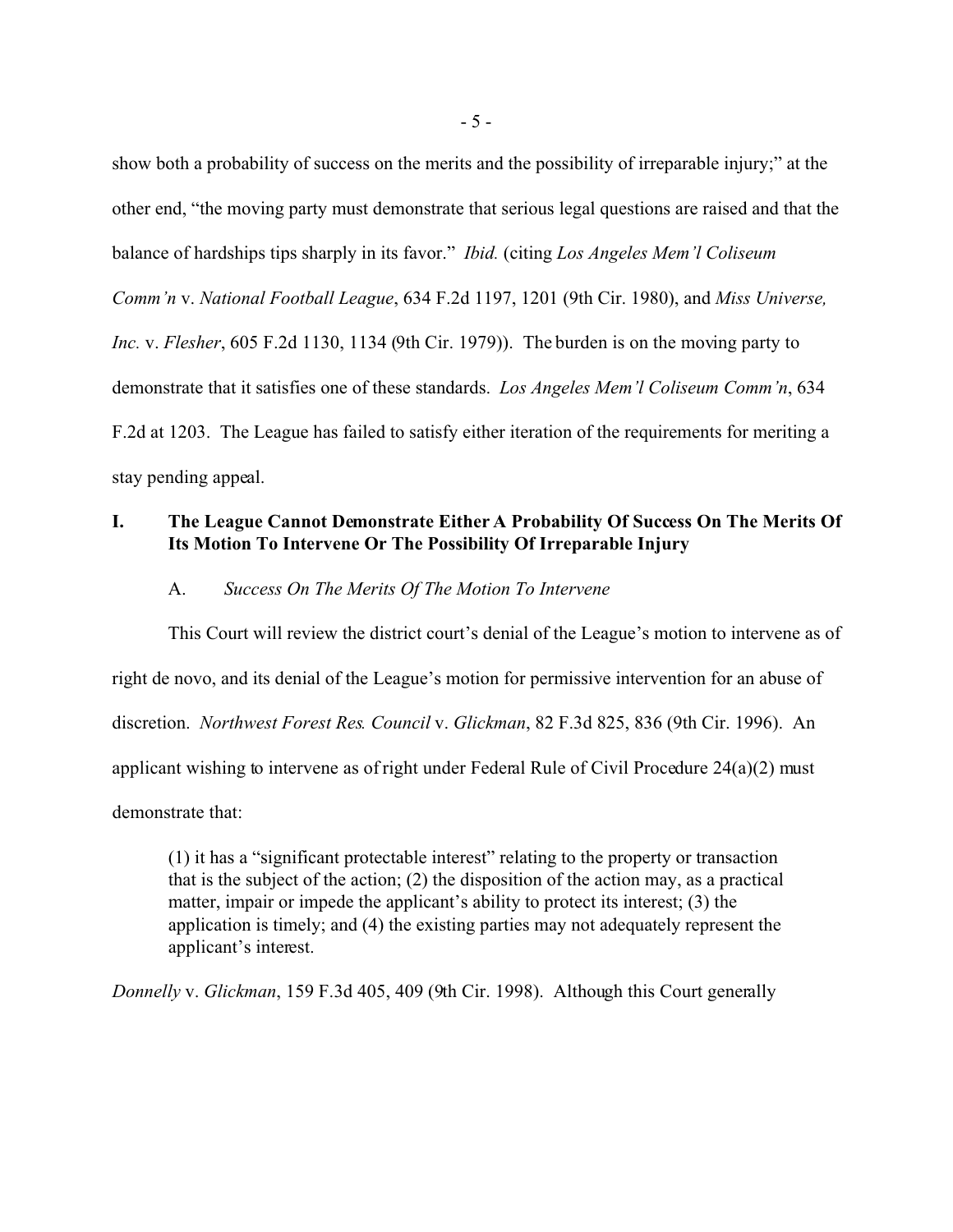interprets these requirements broadly, *ibid.*, the League has failed to satisfy this standard<sup>2</sup> and thus likely will not be able to demonstrate that the district court's denial of the motion to intervene was error.

# 1. *Intervention As Of Right Regarding Implementation Of The Proposed Decree*

We agree with the district court's finding that, to the extent that the decree may affect the League's collective bargaining agreement with the City, the League has a legally protectable interest in the implementation of the consent decree. The League has rights, guaranteed by state laws and general contract principles, to negotiate about terms and conditions of the employment of rank and file police officers in Los Angeles and to rely on the collective bargaining agreement that results from those negotiations. See *W.R. Grace & Co.* v. *Local Union 759*, 461 U.S. 757, 771 (1983); Cal. Gov't Code §§ 3504.5, 3505. To the extent that the consent decree might affect those legally protected rights, there is a sufficient "relationship" between those rights and the suit filed by the United States.

However, the League has failed to demonstrate that the proposed consent decree will impair the League's ability to protect its legally protectable rights, as is required for intervention as of right. It is clear that parties to a consent decree may not bargain away the rights of third parties. *Local 93* v. *City of Cleveland*, 478 U.S. 501, 529 (1986) ("Of course, parties who choose to resolve litigation through settlement may not dispose of the claims of a third party, and *a fortiori* may not impose duties or obligations on a third party, without that party's agreement.").

<sup>&</sup>lt;sup>2</sup> The United States does not dispute the district court's finding that the League's motion to intervene was timely filed.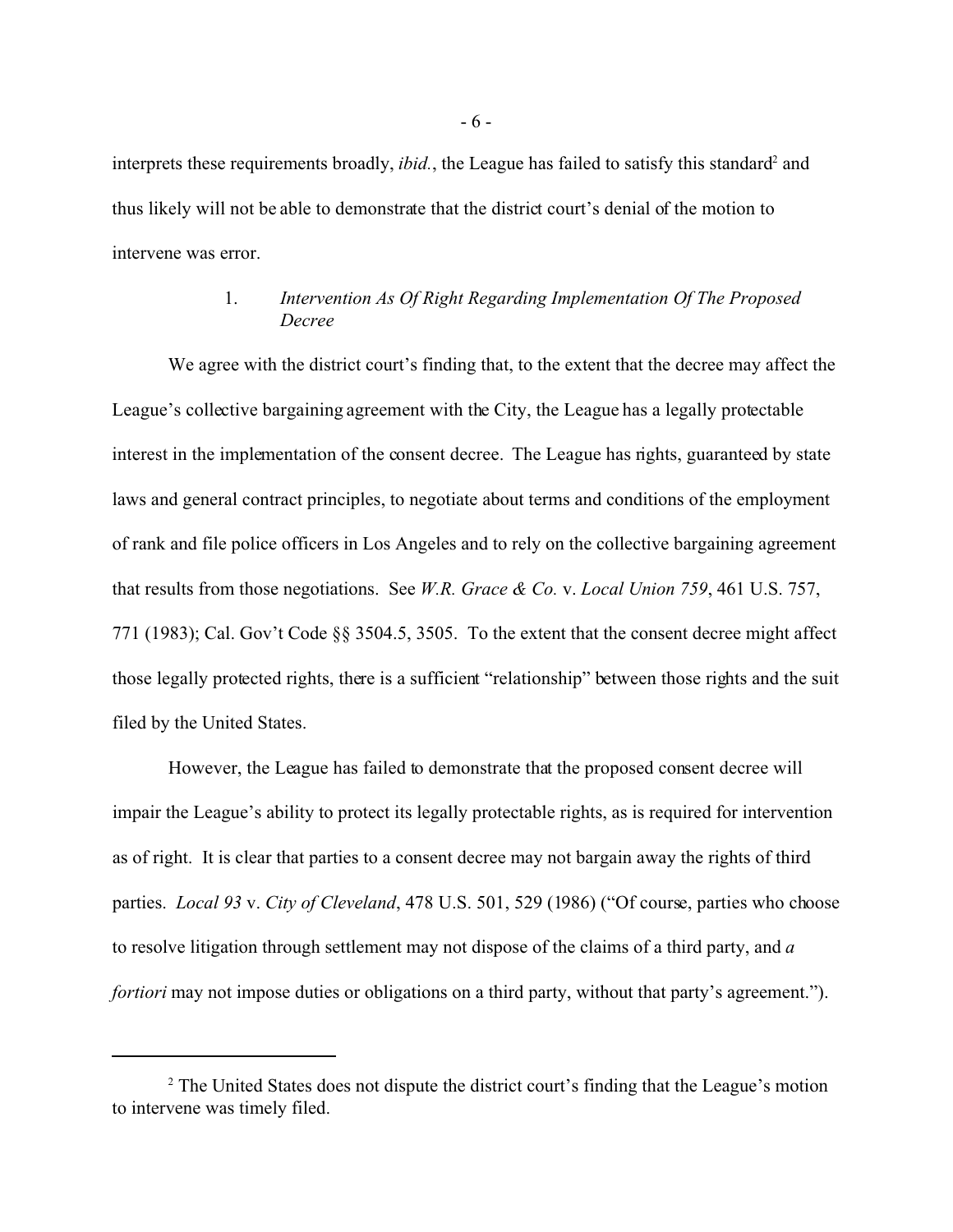The parties to this proposed consent decree have not attempted to harm or dispose of the rights of any third party, particularly collective bargaining agreement signatories like the League, and in fact have endeavored to protect those rights explicitly in the terms of the decree itself.

As the district court found (Mot. for Stay, Exh. B at 10-11), the League has not shown that the proposed decree would directly modify or invalidate its collective bargaining agreement. Instead, the League argues that implementation of the decree may affect its future rights. As explained above, however, according to the very terms of the proposed decree, the League is entitled to participate to the full extent provided under state law in order to safeguard its legally protected collective bargaining rights. In addition, the League has been granted amicus curiae status, was invited by the court to submit a brief "addressing any issue(s) that they see fit regarding the negotiated consent decree" (Order re: Amicus Briefing at 2), and in fact filed an amicus brief with the district court on March 16, 2001. If the League ultimately believes, at the point at which the provisions of the decree are to be implemented, that its legally protected collective bargaining rights will in fact be jeopardized by implementation of the decree and have not been satisfactorily protected by the district court, it may move to intervene in the action at that time. Given the extensive protections provided to the League within the decree, the League's motion to intervene at this point is clearly premature. Because the League cannot demonstrate now that its legally protected interests in the collective bargaining process and in its existing collective bargaining agreement will be impaired by implementation of the proposed consent decree, it has failed to demonstrate a reasonable likelihood of success on the merits of its motion to intervene.

- 7 -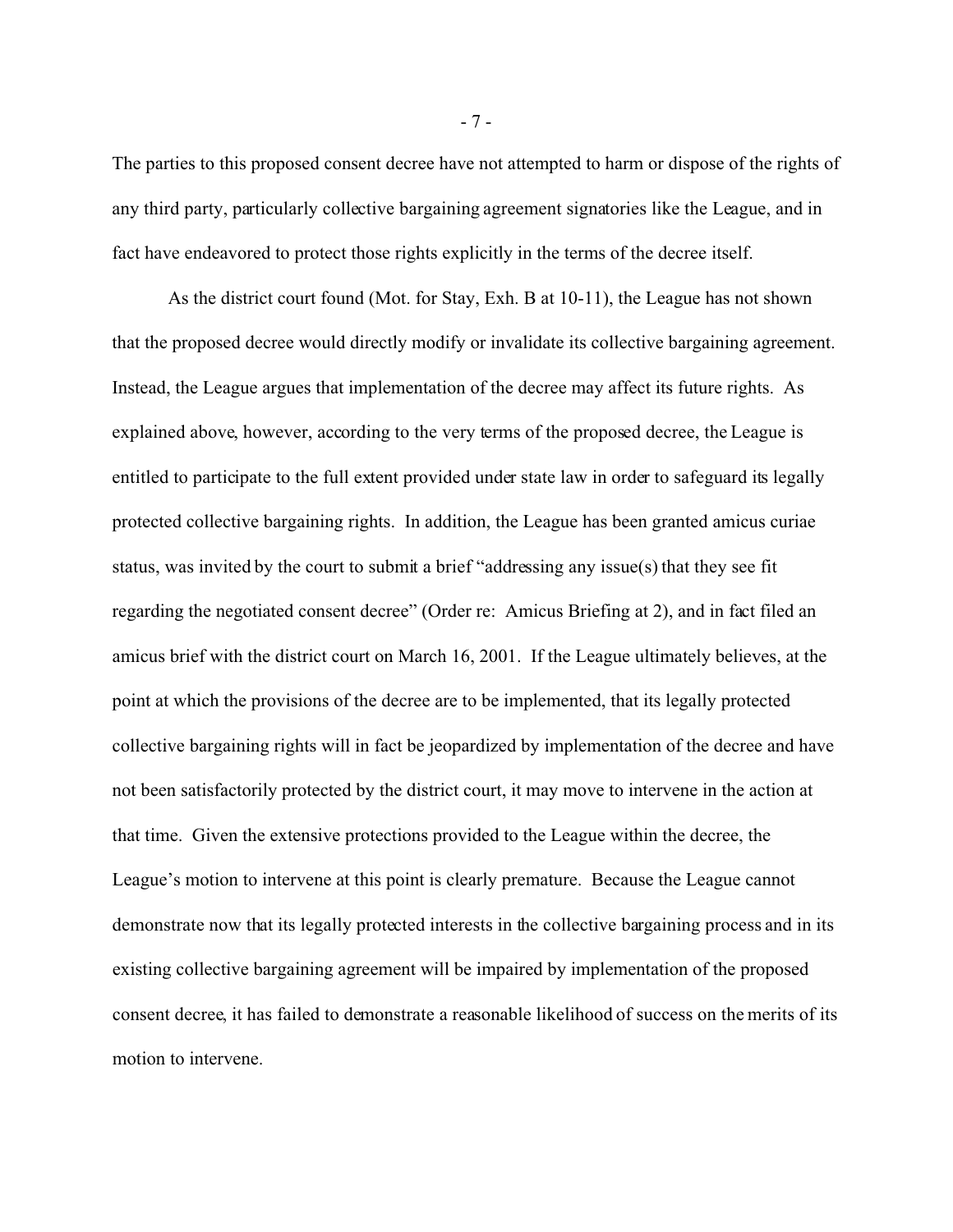### 2. *Intervention As Of Right In The Merits Of The Underlying Action*

We also agree with the district court's finding that the League has no legally protectable interest in the merits of the underlying suit filed by the United States under 42 U.S.C. 14141. That suit was filed against the City, the Police Department, and the Board of Police Commissioners; it was not filed against the League or any of the individual officers it represents. Nor can the consent decree be enforced against any individual officers. The decree specifically enjoins "[t]he City" from "engaging in a pattern or practice of conduct by law enforcement officers of the LAPD that deprives persons of rights, privileges, or immunities secured or protected by the Constitution or laws of the United States" (Decree at ¶ 12). Indeed, the district court specifically found that individual officers would not be subject to contempt under the decree (Mot. for Stay, Exh. B at 8 n.3). This Court has held that an "applicant has a 'significant protectable interest' in an action if (1) it asserts an interest that is protected under some law, and (2) there is a 'relationship' between its legally protected interest and the plaintiff's claims." *Donnelly*, 159 F.3d at 409. To the extent that the League might have a right to protect individual officers from any allegations of misconduct that might arise in a full trial on the merits, that right is not implicated at this point because the parties intend to settle this litigation with a consent decree, obviating the need to address any actions of individual officers.

### 3. *Permissive Intervention*

The League has similarly failed to demonstrate a probability of success on the merits in its appeal of the district court's denial of its motion for permissive intervention. An applicant for permissive intervention must prove (1) that the issues it wishes to raise share a common question of law or fact with the main action, (2) that its motion was timely, and (3) that the court has an

- 8 -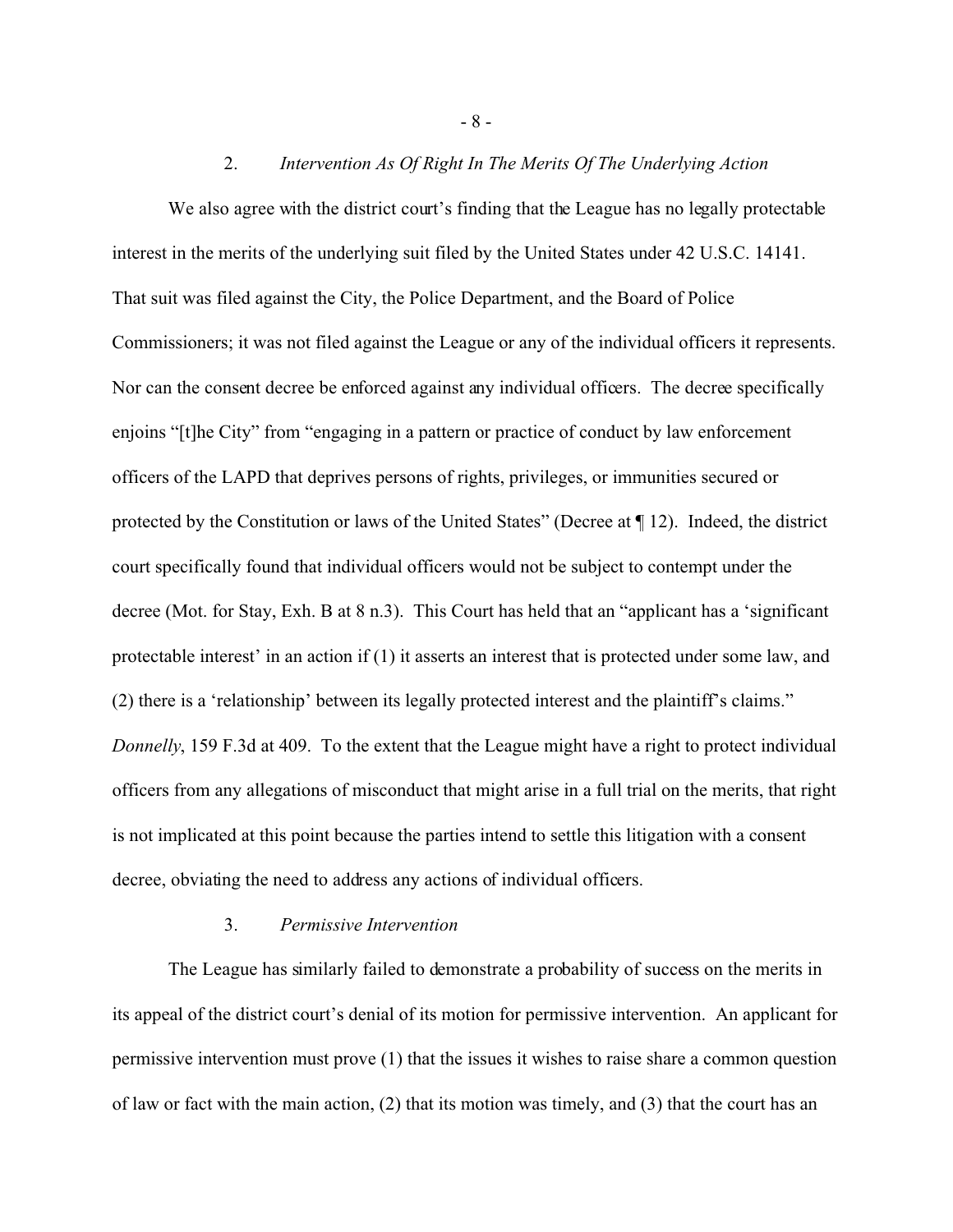independent basis for jurisdiction over the applicant's claims. *Donnelly*, 159 F.3d at 412. The district court denied the League's motion for permissive intervention because "the subject of the main action – whether the City has engaged in a pattern and practice of depriving individuals of constitutional rights – is distinct from the [League's] interest in preserving its contractual and statutory rights" (Mot. for Stay, Exh. B at 12). Because that conclusion is legally correct and is therefore unlikely to be ruled an abuse of discretion on review by a panel of this Court, the League has failed to demonstrate a likelihood of success on the merits of its claim for permissive intervention.

### B. *Irreparable Injury*

The League is unable to demonstrate that it will suffer an irreparable injury absent a stay pending appeal for precisely the same reasons it is unable to demonstrate a probability of success on the merits – its rights and interests are fully recognized and protected by the terms of the proposed consent decree. Under the terms of the proposed decree, the City is required to engage in the full collective bargaining process contemplated by state law. In the event that any actions, agreements, or impasse resulting from that process will prevent the City from timely implementing any provision of the decree, the City or the United States may seek relief from the district court, at which point the decree mandates that the court consider whether "the City has satisfied its labor relations obligations under state and local law" (Decree at ¶ 184(d)). Given the extent to which the proposed decree protects the League's rights under state law, the League cannot possibly prove that it may be subject to irreparable harms at this time absent a stay.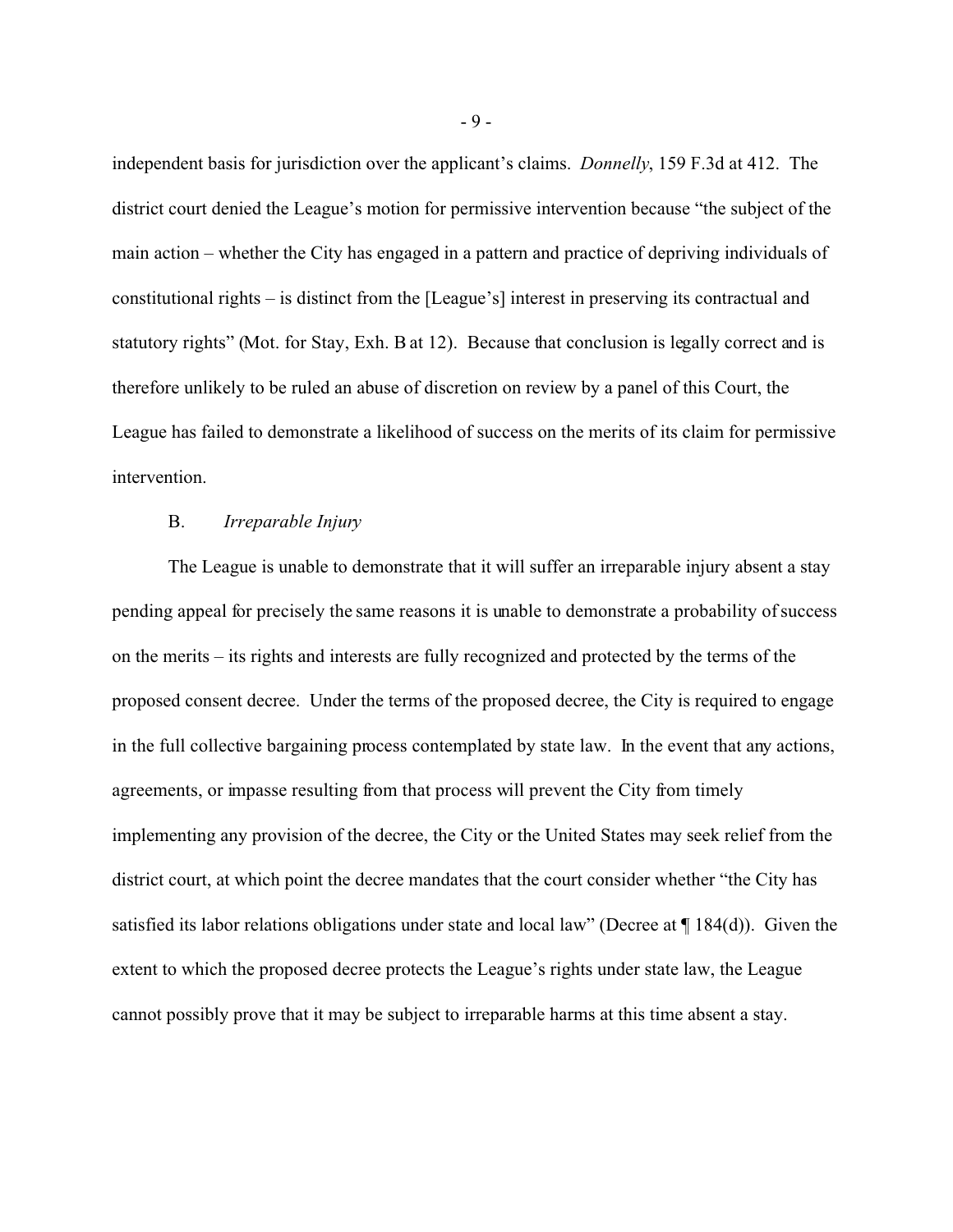# **II. The League Cannot Demonstrate That The Balance Of Hardships Tips Sharply In Its Favor**

Where a party moving for a stay pending appeal cannot demonstrate that it is likely to succeed on the merits of its appeal, it is sufficient to demonstrate merely that serious legal questions are raised so long as that party can prove that the balance of hardships tips "sharply in its favor." *Lopez*, 713 F.2d at 1435. The League cannot prove that it would suffer any hardships at all absent a stay, let alone that the hardships it would suffer without a stay would "sharply" outweigh those that would be suffered by the parties and the public if a stay were issued. For the reasons stated above, the League is in no danger of suffering any hardships if the ongoing proceedings regarding entry of the proposed consent decree are permitted to proceed. Under the terms of the proposed consent decree, the League's interests are fully protected. In fact, as the district court found in its order denying the League's motion to intervene, in seeking to intervene at this point, the League is seeking a privilege to which it is not entitled, namely the right "to forgo the meet and confer process found at ¶ 184 [of the proposed decree] and have the Court immediately review the entire Proposed Decree" (Mot. for Stay, Exh. B at 12).

The harm to the parties and to the public that would result from the delay occasioned by a stay pending appeal, however, is significant. "Here, the question of the public interest is inseparable from the issues relating to the relative hardships suffered by the litigants." *Lopez*, 713 F.2d at 1437. This law suit was filed by the Department of Justice after it determined, following an extensive investigation, that there was merit to allegations of widespread violations by the LAPD of the constitutional rights of individual citizens. Rather than going through protracted and contentious litigation, the United States and the City decided to cooperate in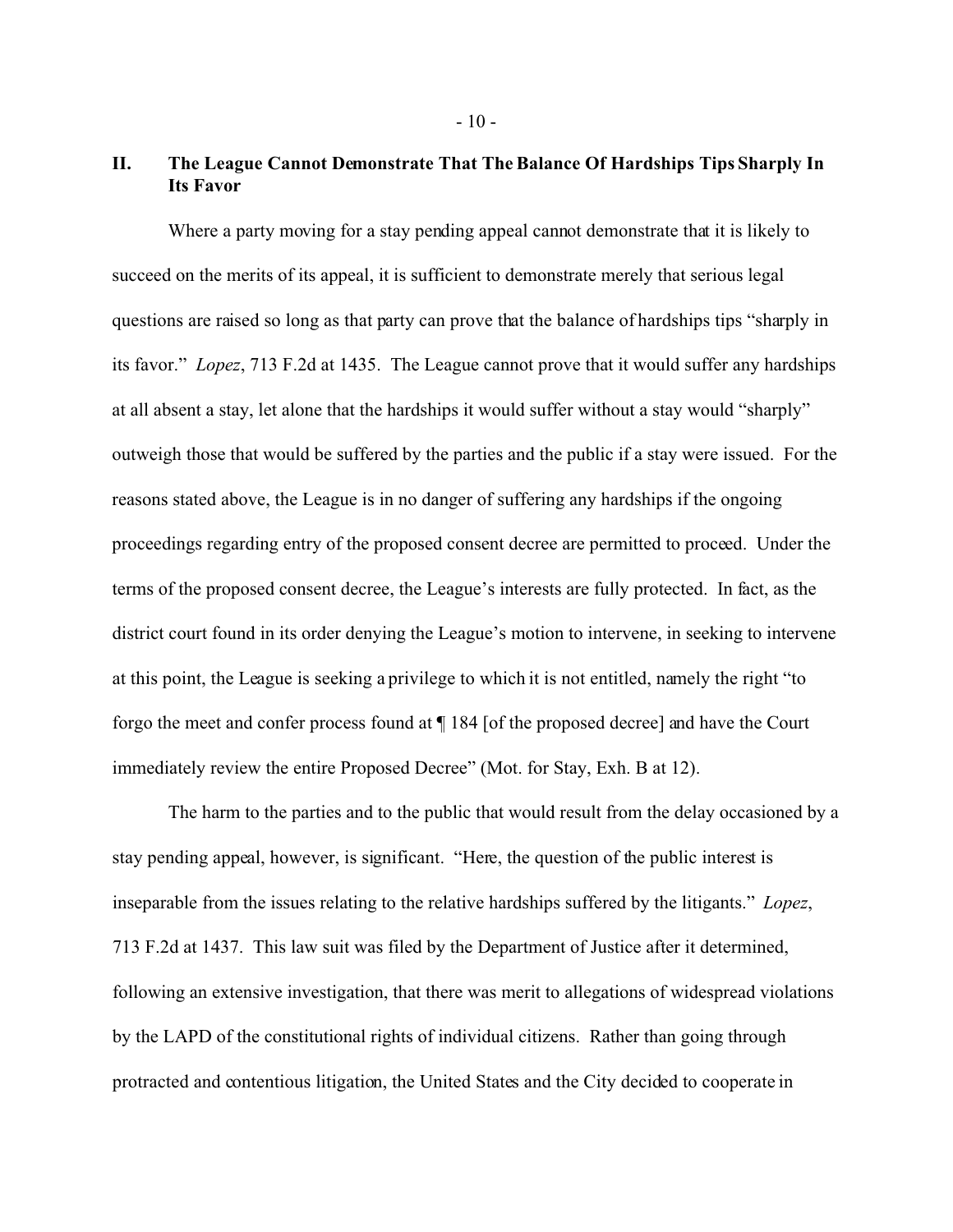reforming the problems in the LAPD that contribute to these constitutional deprivations (Decree at ¶ 6 ("The parties enter into this Agreement to provide for the expeditious implementation of remedial measures, to promote the use of the best available practices and procedures for police management, and to resolve the United States' claims without resort to adversarial litigation.")). The public certainly has an interest in not being subjected to a pattern or practice of constitutional violations at the hands of its law enforcement officers. The Department of Justice similarly has an interest in ensuring that citizens are not subject to a pattern or practice of constitutional violations in violation of 42 U.S.C. 14141. Moreover, the City and the LAPD itself have a strong interest in conducting their policing activities in such a way as to ensure that their officers can function effectively without depriving citizens of constitutionally protected rights. These interests are strong interests and any delay in the implementation of the reforms contemplated by the proposed decree will have a serious and detrimental effect on a large number of citizens, as well as on the parties to the underlying litigation.

Measured against the League's total lack of potential hardship absent a stay pending appeal, it is clear that the balance of hardships tips sharply in favor of denying the League's motion for a stay. Regardless of whether the League has raised serious legal questions, it is not entitled to a stay pending appeal absent a showing that the balance of hardships favors such a stay.

- 11 -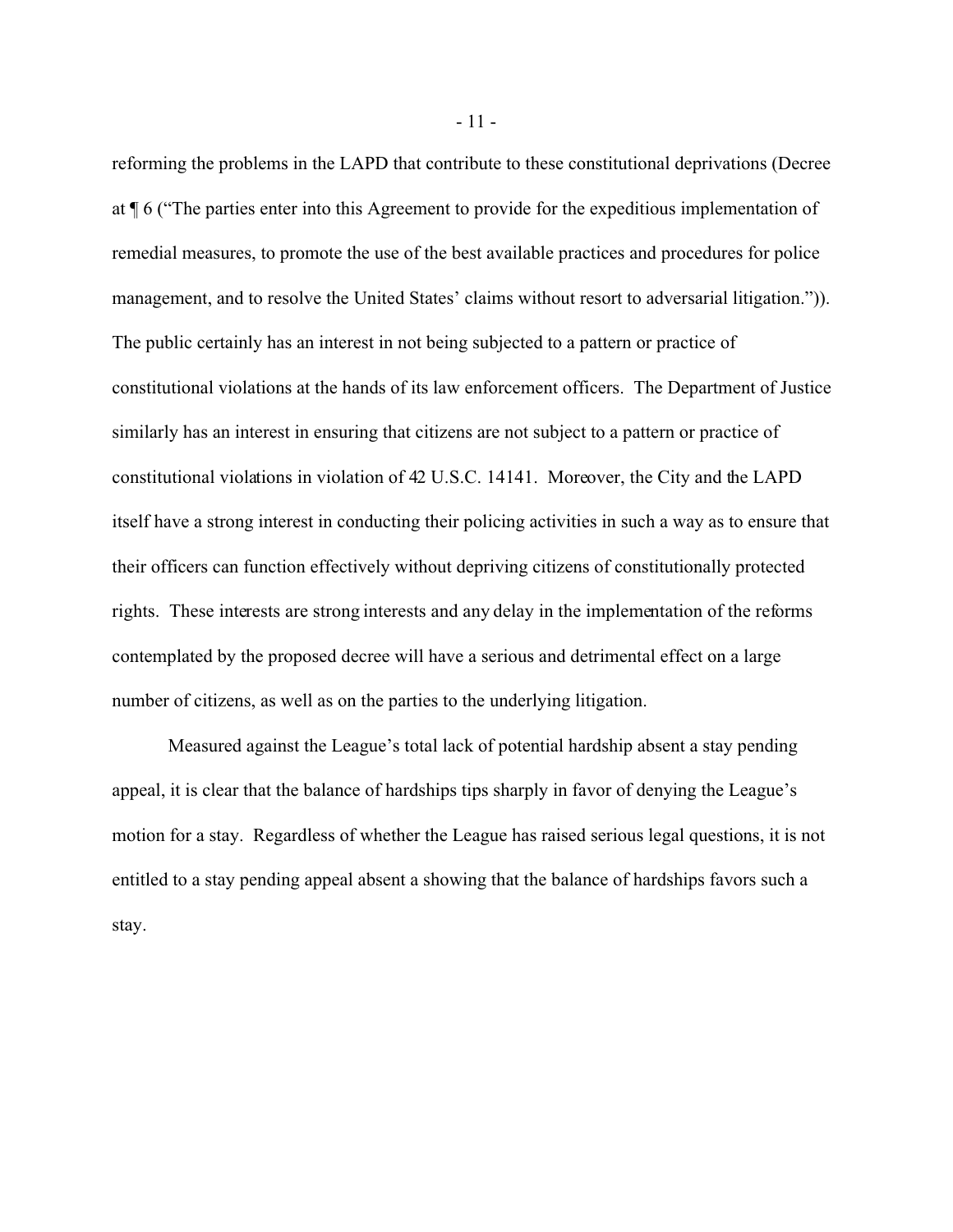## **CONCLUSION**

The League's motion for a stay pending appeal of the district court's denial of the League's motion to intervene should be denied.

Respectfully submitted,

WILLIAM R. YEOMANS Acting Assistant Attorney General

MARK L. GROSS SARAH E. HARRINGTON Attorneys Department of Justice P.O. Box 66078 Washington, DC 20035-6078 (202) 305-7999